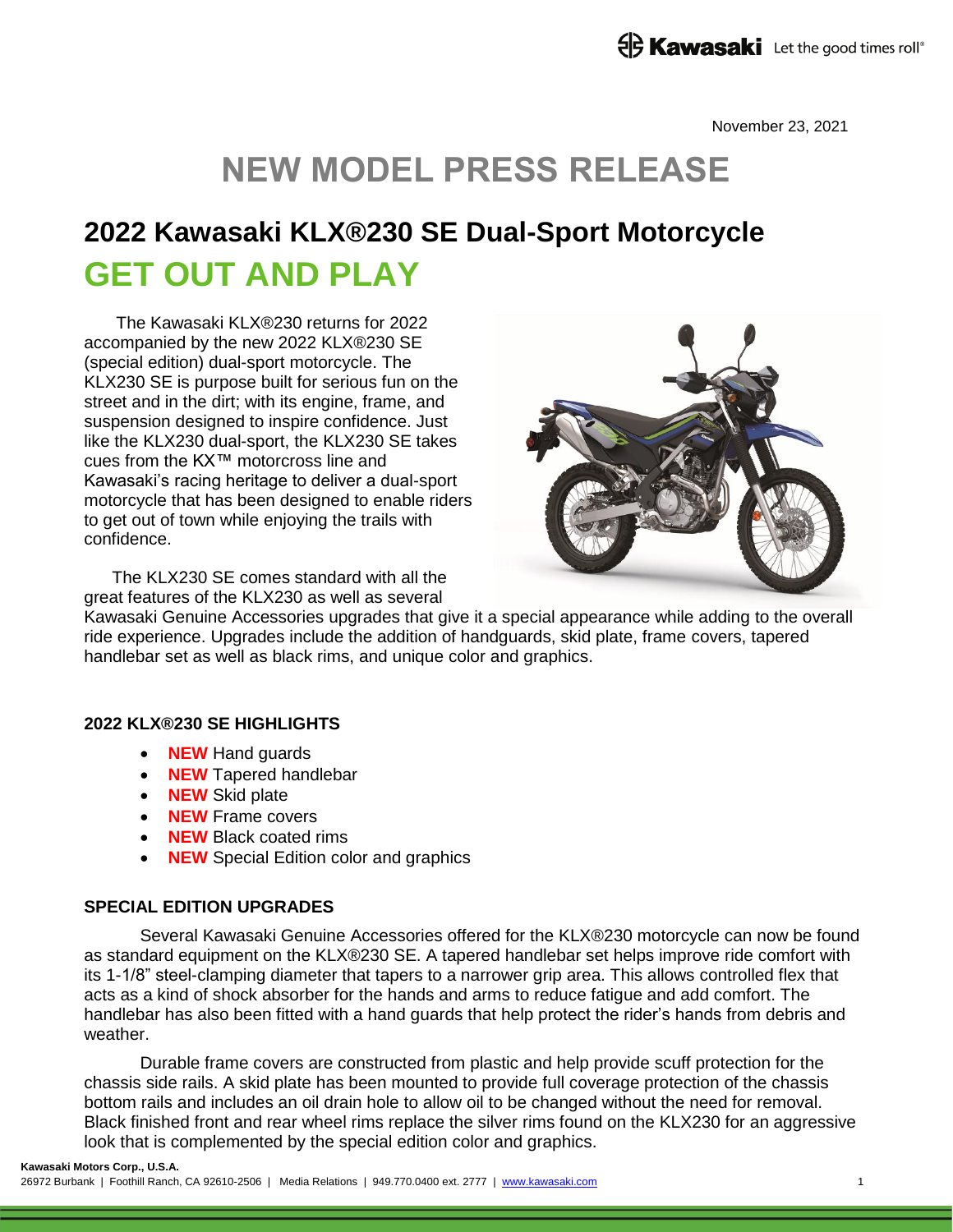#### **ENGINE & TRANSMISSION**

The four-stroke air-cooled single cylinder engine offers smooth, reliable and durable performance in a compact package. The engine has a bore and stroke of 67.0 x 66.0 mm, with a displacement of 233 cc. The long-stroke offers robust low-mid range torque for smooth and easy handling. A simple SOHC two-valve design was chosen for its easy-to-use power character and reliability.

Fuel injection ensures consistent fuel delivery regardless of outside air temperature or elevation. An electric starter makes starting easy with the push of a button, whether the engine is hot or cold, and contributes to clean emissions. The fuel injection system utilizes a 32 mm throttle body, which delivers precise response. Exhaust pipe length was selected to contribute to the engine's low-mid range performance. To match the strong off-road image of the KX<sup>™-</sup>inspired bodywork, the exhaust features a tapered silencer with an oval cross-section.

A smooth-shifting six-speed transmission covers a wide range of street-riding conditions and allows for more comfortable cruising on the highway, while also effective when trail riding. A 45/14 final gear ratio was selected for an ideal balance for both road and trail riding.

## **CHASSIS**

Designed from the start for off-road and street riding, the high-tensile steel perimeter frame offers the optimal handling needed for enjoyable riding in a wide range of environments. The engine and frame were designed together, which helped engineers achieve a low engine height, ideal chassis rigidity balance, and a low center of gravity, all in a compact chassis. The short 54.3" wheelbase combined with the high 10.4" ground clearance contributes to the bike's maneuverability, allowing riders to more comfortably navigate the trail.

A 37 mm diameter telescopic fork handles suspension duties up front; equipped with 8.7" of travel, the suspension offers controllability on a variety of terrain. At the rear, the new Uni-Trak® suspension with 8.8" of wheel travel provides a more planted feel and great bump absorption. The single rear shock absorber with pressurized nitrogen gas is adjustable for preload, allowing riders to set the bike up for their weight or a passenger.

#### **WHEELS & BRAKES**

Full-size aluminum wheels, measuring 21" at the front and 18" at the rear, make it easier to overcome obstacles encountered on trails, contributing to exciting trail-riding performance.

The KLX®230 SE motorcycle comes equipped with petal disc brakes, front and rear, which provide ample stopping power. A 240 mm front disc gripped by a twin-piston caliper offers strong, easyto-control braking. Slowing the rear, a single-piston caliper grips a 220 mm disc.

#### **ERGONOMICS**

The frame, seat, and tank of the KLX®230 SE motorcycle were designed with a combination of form and function in mind, making the frame easy to grip with the legs, offering superior chassis control. Thanks to the compact design of the KLX230 SE, a low seat height of 34.8" was achieved.

Similar to the lineup of KX™ motorcycles, the flat design of the tank and seat gives the rider greater freedom of movement when changing riding positions and facilitates sitting farther forward. In addition to trail riding, cruising comfort was also a consideration when deciding the seat shape and